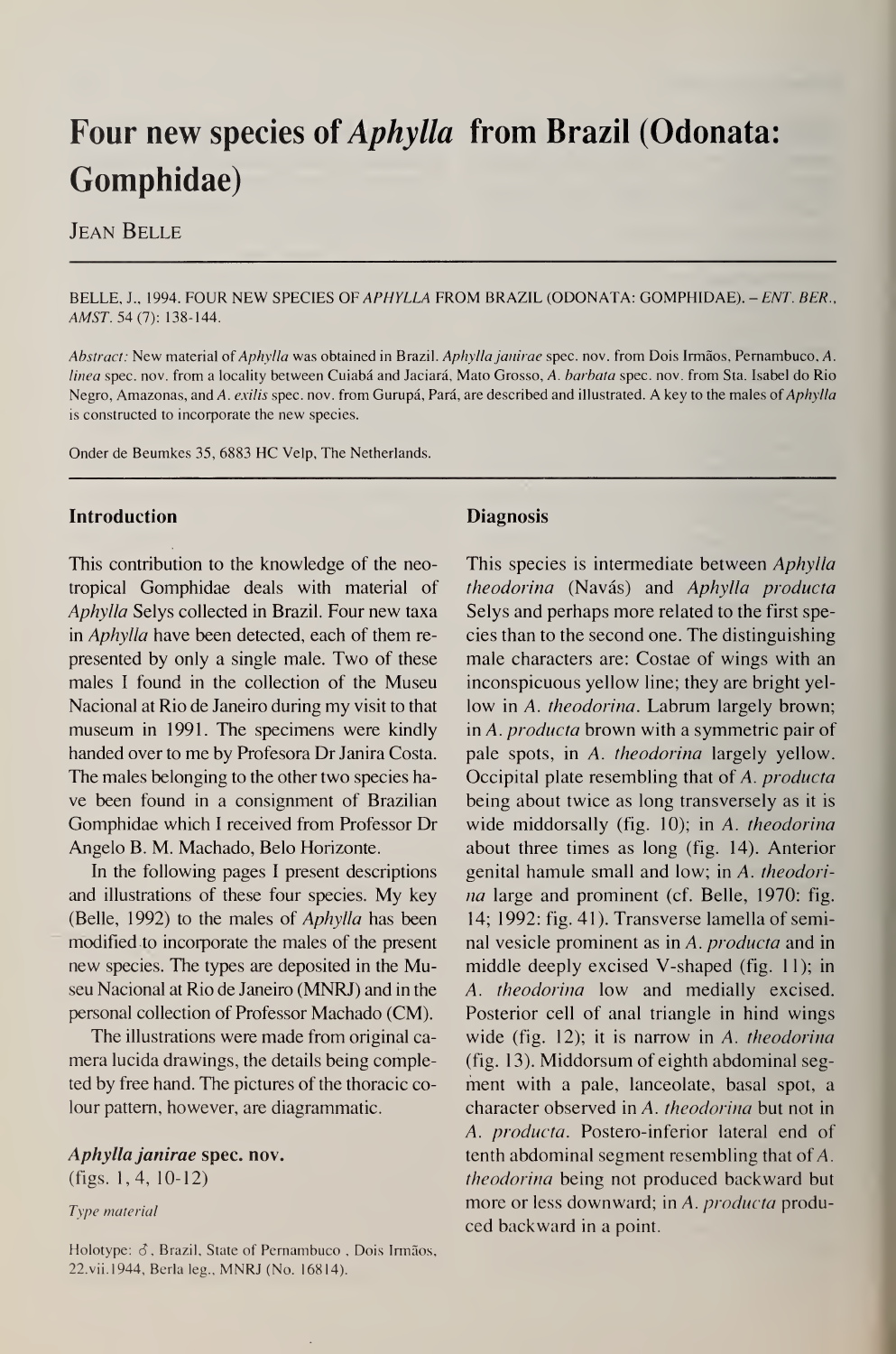#### Description

Male (holotype; abdomen broken in pieces; right middle leg broken off). - Total length 47 mm; abdomen 34 mm (including appendages 2.2 mm); hind wing 33 mm; costal edge of pterostigma in fore wing 4.5 mm.

Head: Face brown but base of mandibles, anteclypeus and postero-lateral areas of postclypeus yellow. Superior surface of frons brown along base, yellow for its anterior third. Vertex brown. Occipital plate greenish yellow, the posterior ridge very slightly convex and fringed with pale brown hairs. Rear of head brown above, brown-yellow below.

Thorax: Prothorax brown, the middle lobe with a middorsal greenish yellow spot. Pterothorax brown with green stripes, its colour pattern of the usual type with the first pale antehumeral stripe neither connected with the pale mesothoracic ''half collar" nor with the second pale antehumeral stripe (Type <sup>1</sup> of Belle, 1992).

Legs: Femora brown but inner side of first pair of femora green. Tibiae, tarsi and claws very dark brown, almost black. Lamina tibialis of first tibiae about two-fifths the tibial length.

Holotype:  $\delta$ , Brazil, State of Mato Grosso, between Cuiabâ and Jaciarâ, 8.iv. 1963, N. Santos & Machado leg., MNRJ (No. 24501).

#### **Diagnosis**

Wings: With slight brown tinge. Venation dark brown. Pterostigma brownish yellow. Basal subcostal cross-vein present. Nodal in dex 11: 19-20: 12/13: 14-15: 13. Second primary antenodal cross-vein the seventh in fore wings, the sixth in hind wings. Intermedian cross-veins 9-9/6-7. Supratriangles, subtriangles and discoidal triangles two-celled but discoidal triangle in right hind wing three-celled with the dividing cross-veins tri-radiate from the centre. Trigonal interspaces starting with a row of three cells against triangle followed by two rows of cells.

Abdomen: Predominantly brown on basal

segments, becoming brown-yellow on apical segments. Segment 2 yellow on middorsum and auricles. Lateral dilatations of segments 8 and 9 yellow, those of segment 8 about 0.15 mm wide, those of segment 9 narrower. Width of dorso-apical rim of segment 10 a quarter of the segment's length. Hind dorsal margin of segment 10 with denticles at level of bases of cerci and with a shallow rounded median

notch. Subapical superior groove of cerci about one-fifth the length of cercus. Segment 10 and caudal appendages shaped as shown in figures <sup>1</sup> and 4. Accessory genitalia of the usual type.

Etymology: The new taxon is named in ho nour of Profesora Dr Janira M. Costa who kindly invited me to work on the Gomphidae preserved in the Museu Nacional at Rio de Janeiro.

# Aphylla linea spec. nov.

 $(figs. 2, 5, 15-16)$ 

#### Type material

The male of this species resembles that of Aphylla producta taken by Professor Jurzitza at the Iguazü Falls, Argentina (Belle, 1992), in having a thoracic colour pattern of the same type (fig. 15) but differs from it in having the apical internal groove on the upper margin of the cerci longer and better developed (fig. 2), in having the transverse lamella of the seminal vesicle less prominent but more widely excised V-shaped with the interval between the lobes a little more than  $70^{\circ}$  (fig. 16) and in having the frontal margin of the wing costa provided with a yellow line (interrupted by numerous black dots) from base to apex of wing i.e. that the frontal margin of the pterostigma is also bicoloured, a feature not yet observed in specimens of Aphylla.

# Description

Male (holotype; abdomen broken between 5- 6; tarsus and claws of left hind leg, right hind leg, left middle leg and left fore leg broken away; right fore leg broken off). - Total length 57 mm; abdomen 44.5 mm (including appen-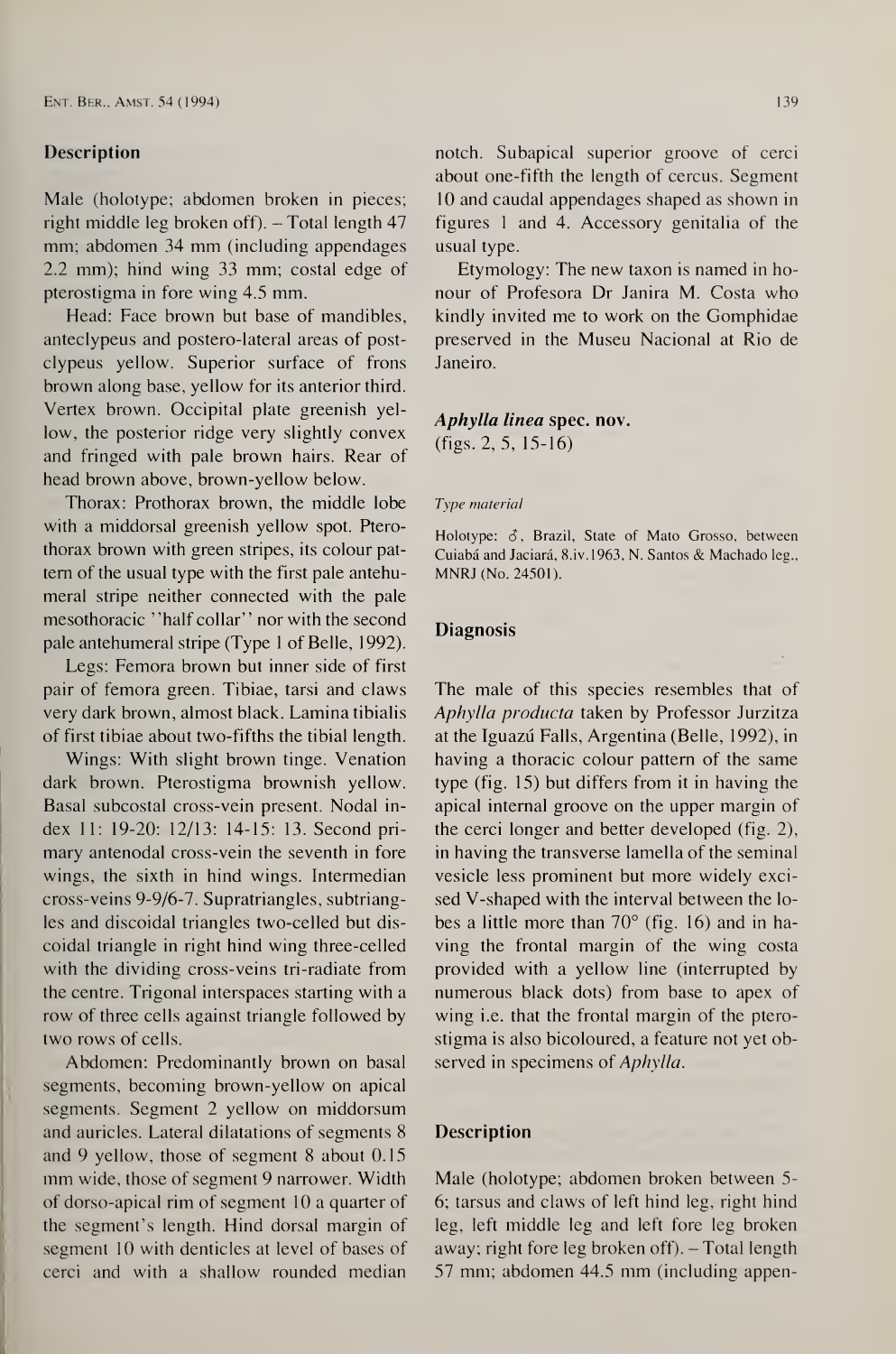Figs. 1-6. Tenth abdominal segment and caudal appendages of *Aphylla*; 1-3, dorsal view; 4-6, left lateral view; 1, 4, A. janirae; 2, 5, A. linea; 3, 6, A. barbata.



dages 2.4 mm); hind wing 32 mm; costal edge of pterostigma in fore wing 4.3 mm.

Head: Face brown , the following yellow: Genae, mandibles for their basal two-thirds, the paired large oblong spots on labrum (these spots not connected), anteclypeus, and the lateral spots on postclypeus. Superior surface of frons brown along base, yellow for its anterior two-thirds. Vertex brown but concave area behind paired ocelli green. Occipital plate green, the posterior ridge straight and fringed with short brown hairs. Rear of head brown, yellow on lateral sides and with a yellow postoccipital spot. Labium and adjacent mouth parts pale

yellow, the frontal border of the middle lobe almost evenly convex.

Thorax: Prothorax largely green-yellow, its hind lobe brown-yellow. Pterothorax brown with green stripes. The first pale antehumeral stripe widely confluent with the pale mesothoracic ''half collar" and dorsally connected with the second pale antehumeral stripe (Type 4 of Belle, 1992). Antealar sinus (meso-para-

Wings: Clear. Venation brown but costa bicoloured as described above. Pterostigma brown-yellow. Basal subcostal cross-vein pre sent. Nodal index 11:20-19:12/13:14-13:12. Second primary antenodal cross-vein the seventh in fore wings, the fifth in hind wings. Intermedian cross-veins 10-10/7-6. Subtriangle in hind wings open. Supratriangles, subtriangle in fore wings and discoidal triangle in hind wings two-celled. Discoidal triangle in fore wings three-celled with the dividing crossveins tri-radiate from the centre. Trigonal interspace with two rows of cells, that in the hind wings starting with an extra initial cell at hind angle of triangle. There is a tendency to have a two-celled anal loop in the hind wings. Legs: Brown but tarsi and claws darker. Lamina tibialis of first tibia one-third the tibial length.

ptera) almost without denticles, only one den ticle on right tip and three very small denticles near left tip.

Abdomen: Predominantly brown-yellow but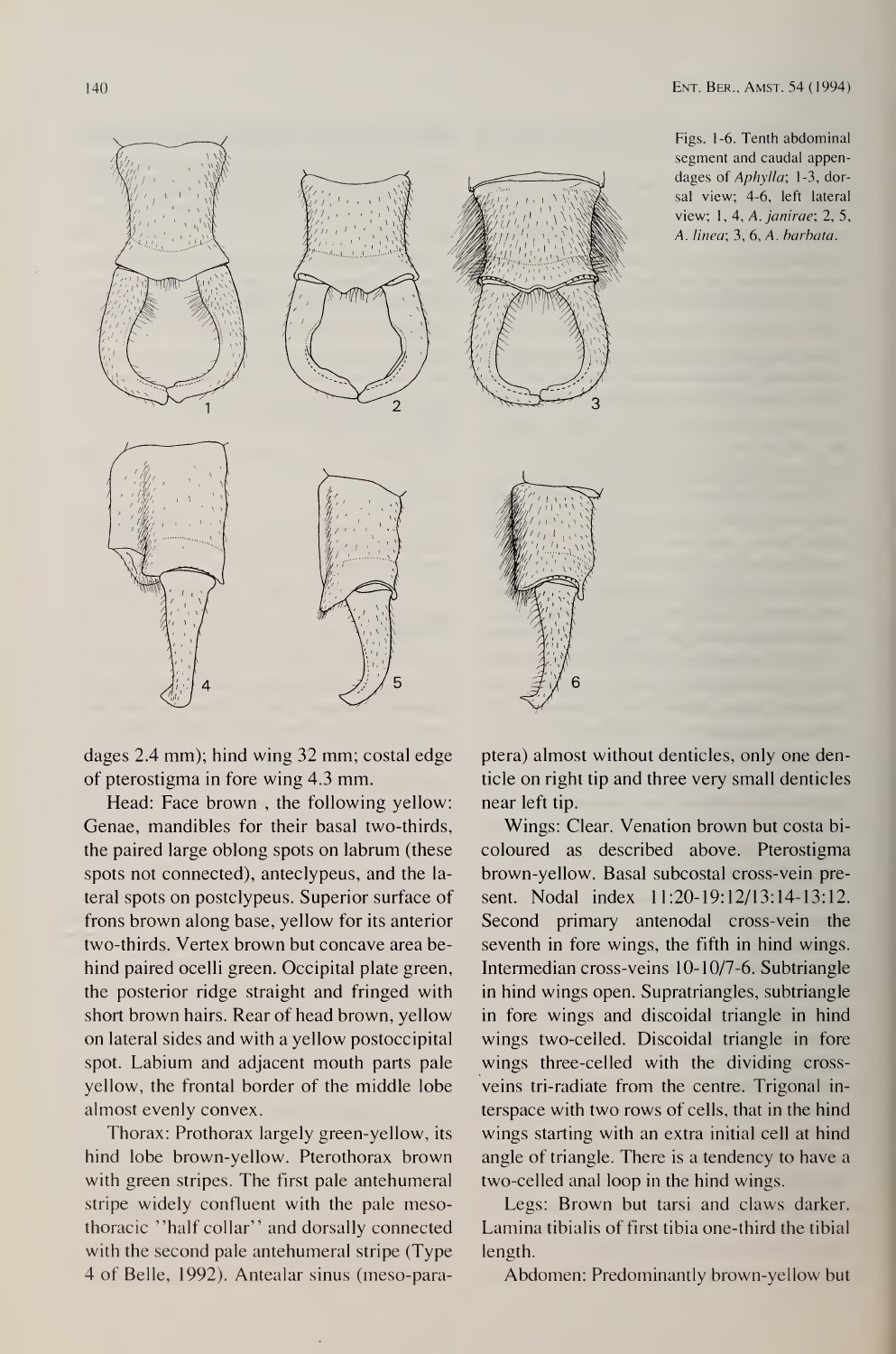more yellow on basal segments and more brown-orange on apical segments. Apical segments sparcely provided with short soft hairs. Lateral dilatations of eighth segment 0.2 mm wide, those of segment 9 slightly narrower. Hind dorsal margin of segment 10 with one or two black denticles at level of bases of appendages and with a rather deep rounded notch in middle. Width of dorso-apical rim of segment 10 middorsally about a quarter of the segment's length. Segment 10 with a rather conspicuous symmetric pair of depressed areas close against dorsal apical rim. Postero-inferior lateral end of segment 10 well produced backward in a blunt point. Segment 10 and caudal appendages shaped as shown in figures 2 and 5. Cerci brown. Subapical superior groove of cerci about twofifths the length of cercus. Accessory genitalia of the usual type.

Holotype:  $\delta$ , Brazil, State of Amazonas, Sta. Isabel do Rio Negro (old name Tapurucuara), 23.vii.1962, Tatico leg., CM.

#### **Diagnosis**

This species is very peculiar in having the inferior lateral margins of the tenth abdominal segment of the male densely fringed with long stiff brown hairs. This extraordinary character, that suggests the specific name, enables us to distinguish at once the male of this species from that of all other congeners.

Male (holotype; left side of pterothorax crushed; abdomen broken between segments 3-4, 4-5 and 6-7).  $-$  Total length 53.5 mm; abdomen 41.5 mm (including appendages 2.0 mm); hind wing 33.5 mm; costal edge of pterostigma in fore wing 4.5 mm.

Head: Face brown with pale  $(=$  greenish

# Aphylla barbata spec. nov. (figs. 3, 6-7)

#### Type material

#### Description

brown. Segment 2 with a narrow yellow middorsal stripe. Segments 3 to 7 with a fine yellow line on middorsum. End segments becoming brown-orange on venter and lateral sides. Hairs on venter of segments 1 and 2 notably long. Sternum (stemite) of segments 7 and 8 with long soft pale hairs. Lateral dilatations of segment 8 about 0.15 mm wide, those of segment 9 narrower. Postero-inferior lateral

yellow) markings. Base of mandibles pale. Labrum with a symmetric pair of oblong spots in midfield. Anteclypeus pale at lateral sides. Facial lobes of postclypeus pale on posterior half, the lateral spots connected by a narrow pale band bordering vertical part of frons. Superior surface of frons with a brown basal band and a broad pale anterior band that is narrower in middle. Vertex dark brown with a small green spot in middle of depressed area behind paired ocelli. Occipital plate green, edged with brown, the posterior ridge straight and fringed with brown hairs. Rear of head brown above, becoming brown-yellow below.

Thorax; Prothorax dark brown, the middle lobe with a small green middorsal twin-spot. Pterothorax with pale  $(=$  greenish yellow) stripes. First pale antehumeral stripe narrow, not connected with the narrow pale mesothoracic "half collar" and markedly prolonged along the antealar sinus. No second pale antehumeral stripe. Pale mes- and metepimeral stripes well-developed. There is no pale metepistemal stripe. Thoracic colour pattern shaped as shown in figure 7.

Legs; Femora reddish brown. Tibiae, tarsi and claws black.

Wings: Venation dark brown including frontal margin of costa. Pterostigma brown yellow. Basal subcostal cross-vein present. Nodal index 12:18-20:12/12:13-14:13. No distinct second primary antenodal cross-vein. Intermedian cross-veins 10-10/5-6. Supratriangles two-celled. Subtriangles in fore wings two-celled, in hind wings one-celled. Discoidal triangle in right hind wing two-celled, in other wings three-celled. Trigonal interspaces starting with a row of three cells against triangle followed by two rows of cells.

Abdomen: Predominantly brown to dark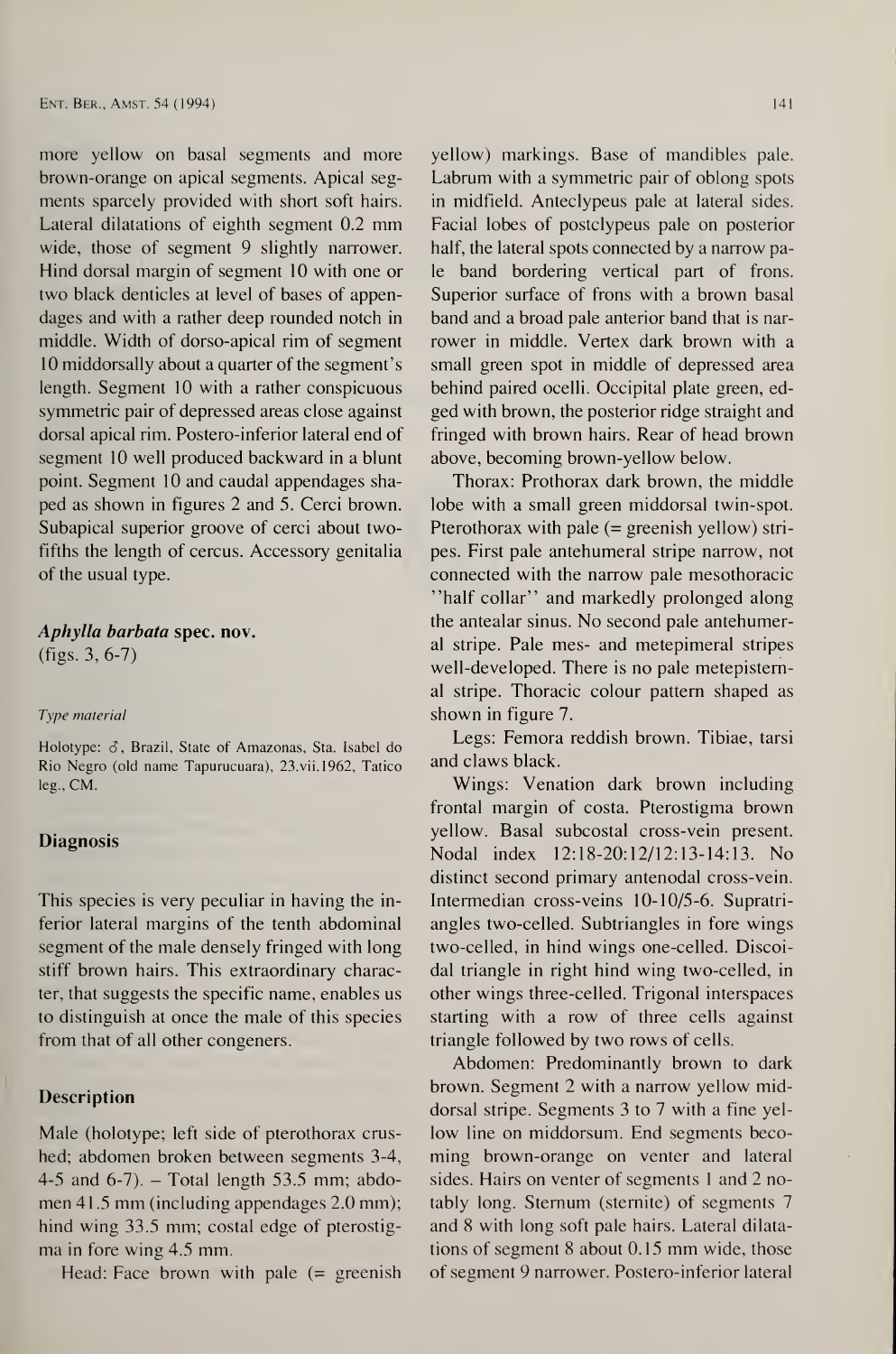

Figs.  $7-16.$  7, Aphylla barbota: 8, 9, A. exilis; 10-12, A. janirae; 13, 14, A. theodorina; 15, 16, A. linea; 7, diagram of thoracic colour pattern; 8, tenth abdominal segment and caudal appendages, dorsal view; 9, tenth abdominal segment and caudal appendages, left lateral view; 10, 14, occipital plate, dorsal view; 11, 16, transverse lamella of seminal vesicle, posterior view; 12, 13, anal triangle in right hind wing; 15, diagram of colour pattern of thoracic dorsum.

end of segment 10 not produced backward but somewhat downward. Width of dorso-apical rim of segment 10 two-sevenths of the segment's length. Hind dorsal margin of segment 10 with denticles at level of bases of cerci and with a rather deep, rounded, median notch. The cerci are brown and have no distinct shoulder, the subapical superior groove is about one-third the length of cercus. Segment 10 and caudal appendages shaped as shown in figures 3 and 6. Accessory genitalia of the usual type. Anterior genital hamule brown. Posterior genital hamule black-brown and with a strong tip. Transverse lamella of seminal vesicle low and medially ex-

# **Diagnosis**

Holotype:  $\delta$ , Brazil; State of Pará, Gurupá, 17.x.1970, collector unknown, CM.

This species is closely related to Aphylla brevipes Selys but it is a smaller and paler species. The only specimen is a somewhat teneral male the colours of which being not fully developed. It differs markedly from the male of  $A$ . brevipes in the following points: Hind wing 28 mm; in A. brevipes 33-35 mm. Pterostigma surmounting  $4\frac{1}{2}$ -5 $\frac{1}{2}$  cells; in A. brevipes 6-7 cells. Prothorax entirely yellow; in A. brevipes brown with yellow marking on dorsum. Dorsum of abdominal segments 8 and 9 pale yellow (in the living specimen probably orange); in A. brevipes predominantly brown to blackish brown. Superior caudal appendages pale brown on basal two-thirds, dark brown on apical one-third; in A. brevipes entirely dark brown.

cised V-shaped.

# Aphylla exilis spec. nov. (figs. 8-9)

Type material

Description

Male (holotype; somewhat teneral and not yet fully coloured; abdomen broken between seg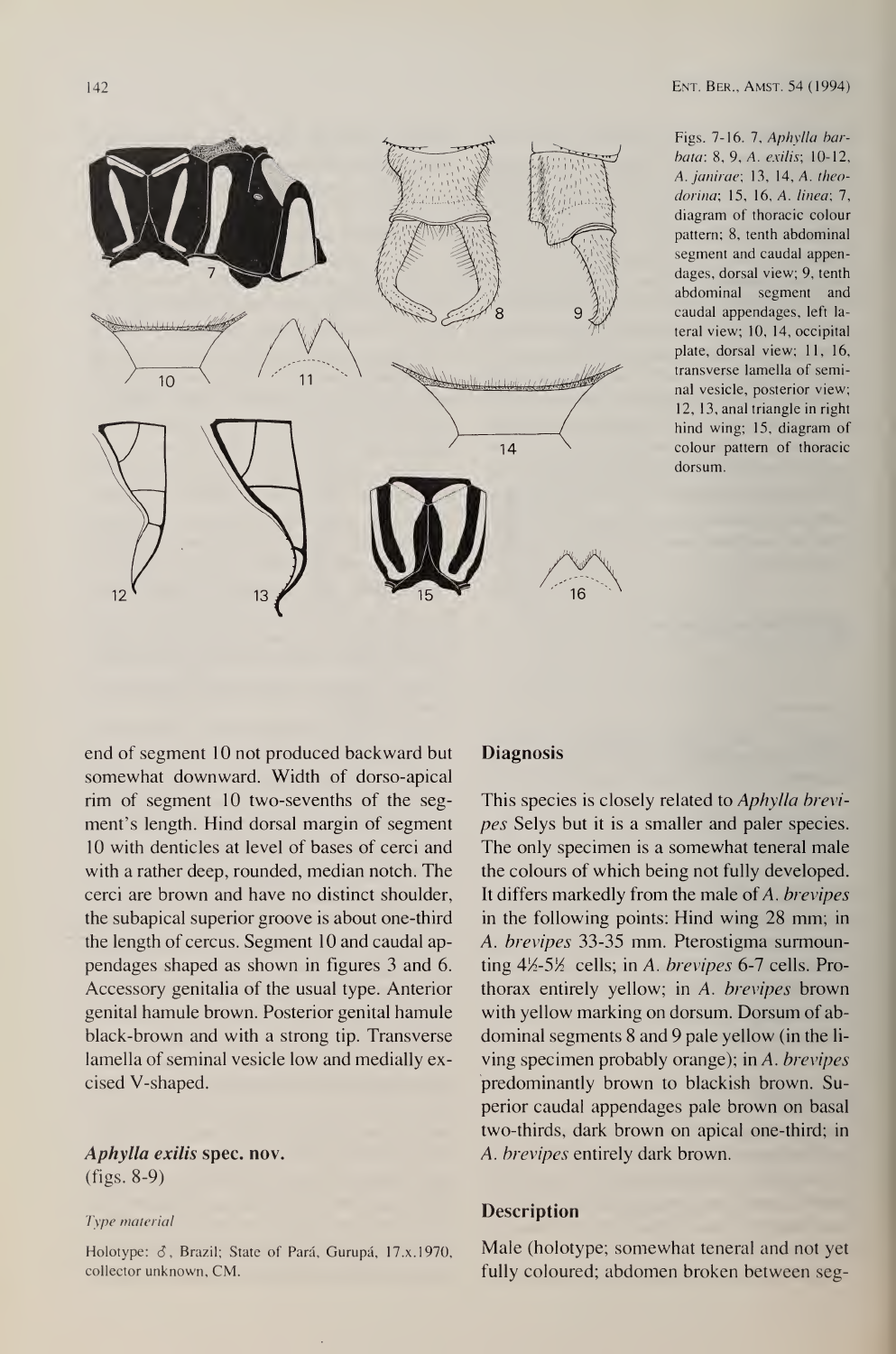ments 3-4 and  $6-7$ ).  $-$  Total length 50 mm; abdomen 39 mm (including appendages 1.5 mm); hind wing 28 mm; costal edge of pterostigma in fore wing 2.8 mm.

Head: Face largely brown. Mandibles pale yellow on outer basal half. Labrum with a symmetric pair of small pale yellow spots. Anteclypeus pale green. Facial lobes of postclypeus pale yellow on posterior half, these lateral pale markings not connected by a pale band in front of vertical part of frons. Superior surface of frons pale yellow on its anterior two-thirds for its whole breadth, brown on its basal one-third portion. Vertex brown but depressed area behind paired ocelli green. Occipital plate of the usual type, green with the brown posterior ridge almost straight and fringed with brown hairs. Rear of head brown-yellow. Labium and adjacent mouth parts pale yellow.

Thorax: Pterothorax brown with green stripes, with the first pale antehumeral stripes connected with the pale mesothoracic ''half collar" and the second pale antehumeral stripes (Type 4 of Belle, 1992). The brown colour between the yellow middorsal carina and the first pale antehumeral stripes less pronounced. The three lateral pale stripes well developed with the pale metepimeral stripe widest.

Wings: Clear but slightly brown coloured at extreme bases. Venation brown but frontal margin of costa with a very weakly developed yellow line. Pterostigma brown-yellow. Basal subcostal cross-vein present. Nodal index 10- 17-17:10/11:13-13:12. Second primary antenodal cross-vein the fifth in right hind wing, the sixth in other wings. Intermedian crossveins 8-9/6-6. Subtriangle in hind wings open. Supratriangles, discoidal triangles and subtriangle in fore wings two-celled. Anal triangle in hind wings four-celled. There is a tenden-

margins. Segment 3 with large yellow side spots at base and apex of segment. Sides of segments 4 to 6 with a yellow basal spot which diminishes in size, successively. Segment 7 pale yellow on middorsum, pale brown on sides, the ventral tergal margins pale yellow. Lateral dilatations of segment 8 about 0.2 mm wide, those of segment 9 about 0.15 mm wide. Middle part of hind dorsal margin of segment 8 free from denticles. Width of dorso-apical rim of segment 10 about a quarter of the segment's length. Hind dorsal margin of segment 10 almost straight in middle and free from denticles. Postero-inferior lateral end of segment 10 slightly produced backward. Segment 10 and caudal appendages shaped as shown in figures 8 and 9. Accessory genitalia pale yellow and of the usual type. Transverse lamella of seminal vesicle yellow, low and medially excised V-shaped. between middorsun<br>s, the ventral tergal maniforms, the ventral tergal maniforms of segment 9 at<br>dle part of hind dorsal<br>ee from denticles. Wicrosof segment 10 about a<br>division of segment 10 about a<br>division of segment 10 a rgins. Segment 3 with large yellow sistant based and apex of segment. Sides<br>membas 4 to 6 with a yellow based spot whis missines in size, successively. Segment yellow on middorsum, pale brown as, the ventral tergal margin

#### Key to the males of *Aphylla*

cy to have a two-celled anal loop in the hind wings.

Legs: Femora pale reddish brown, becoming dark brown at knees. Anterior outer margin of hind femur with a row of about 25 very short spines. Tibiae, tarsi and claws dark brown. Abdomen: Basal segments <sup>1</sup> and 2 largely greenish yellow. Segments 3 to 6 predominantly brown with pale yellow ventral tergal

enth abdominal segment densely fringed with long<br>stiff brown hairs [Brazil (Amazonas)]........................... A. barbata spec. nov.

Postero-inferior lateral end of tenth abdominal segment produced backward in a point. Inferior lateral margins of tenth abdominal segment not unusually haired i.e. fringed with short hairs............................... 4 4. Hind wing 33-35 mm. Cerci very stocky; shoulder well-developed, its inner margin concave and with a strongly projecting angulation at apex [Argentina, southern Brazil]............... A. distinguenda (Campion) Smaller species; hind wing 28-30 mm. Shoulder of

- 1. Costa of wings largely bright yellow. Postero-inferior lateral end of tenth abdominal segment more or less produced downward and pointed or rounded. Anterior (lower) part of postclypeus largely pale Guyana, Peru, Venezuela]. [Brazil, A. theodorina (Navas) Costa of wings brown to black, the frontal margin sometimes with a yellow line (interrupted by numerous black dots). Anterior half of postclypeus brown. 2 2. Second pale antehumeral stripe absent or weakly developed and often interrupted; first pale antehumeral stripe present and notably prolonged along antealar sinus.3 - Second pale antehumeral stripe well-developed and sometimes connected with the first pale antehumeral stripe.5 3. Postero-inferior lateral end of tenth abdominal seg-**Example 18 and 3.** Freedsbarry and of the usual type. T<br>eminal vesicle yellow, sed V-shaped.<br> **to the males of Aphylli** yateral end of tenth abdominal<br>
roduced downward and p<br>
Anterior (lower) part of pos<br>
Brazil, Guyana
- ment not produced backward in a point but more or less produced downward. Inferior lateral margins of tenth abdominal segment densely fringed with long